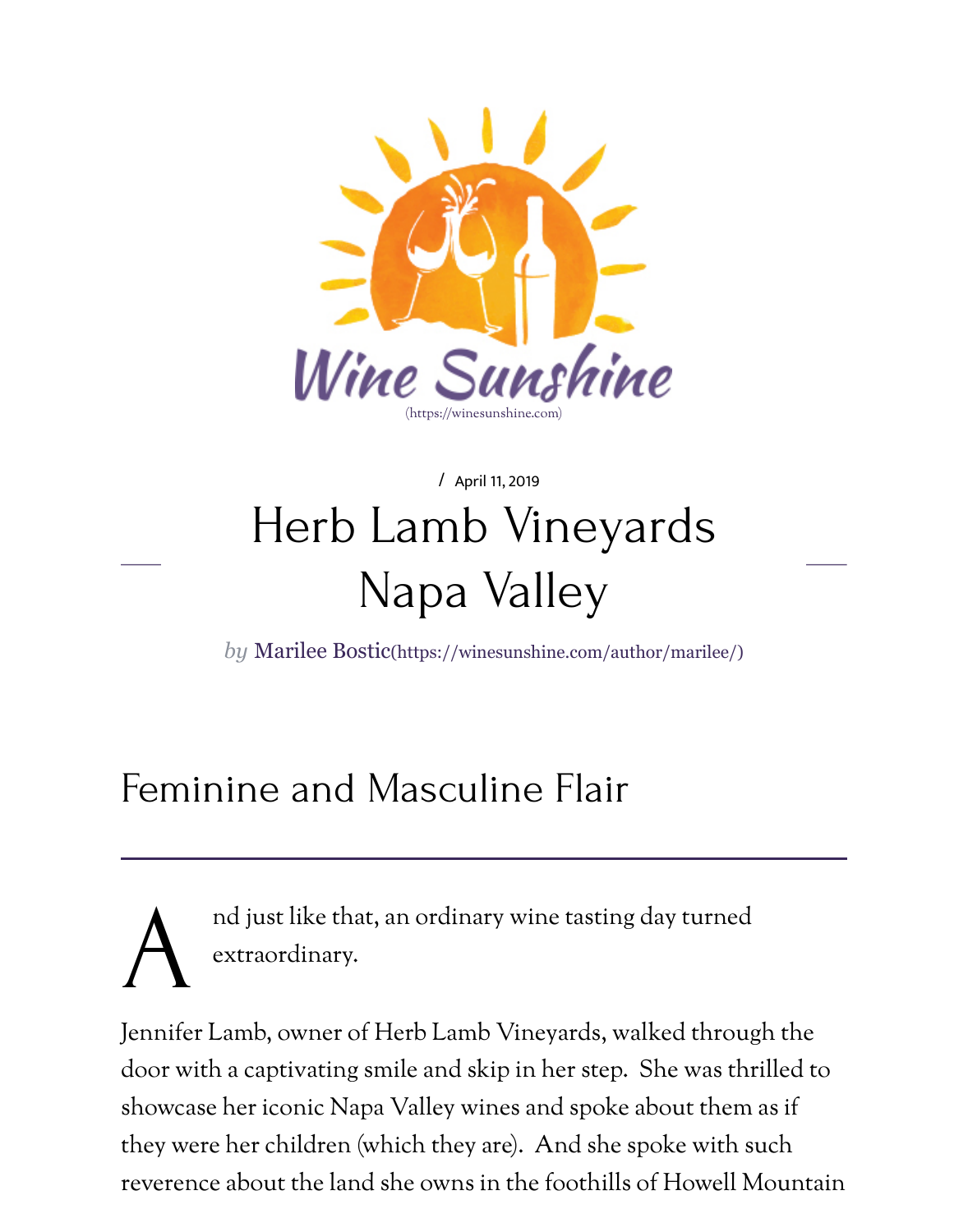in St. Helena. After all, this land produces some of the fnest Cabernet Sauvignon fruit in the Valley.

With limited cases produced each year from its northeast-facing estate vineyard, Herb Lamb wines are coveted. Why? Because they ofer avant-garde balance and complexity, especially for Napa wines. While there is still plenty of fruit dancing in your glass, Herb Lamb wines aim to balance this fruit by gently pulling in its reins, ofering layers of foral, spice, and earthy tones that unfold with charm and lure. With so many Napa Valley Cabernets tasting the same, Herb Lamb ofers powerful wines of unique character and enchantment. Yes, I am a big fan. Can you tell?

Jennifer started us off with the Two Old Dogs Sauvignon Blanc and Cabernet Sauvignon. The nostalgic label of these wines feature her late husband relaxing on the porch, smoking a cigar, sipping a glass of wine, and enjoying the company of his black Labrador Retrievers, Maggie and Camo. As a four-legged furry fan myself with two English Cream Golden Retrievers (with one also named Maggie), I understand this scene very well (minus the cigar). Both wines delivered; they were perfect all-year-round deck-sippers.

The highlight of our tasting with Jennifer was a fight of the HL Vineyards Cabernet Sauvignon, comparing the 2009, 2010, 2011, 2013, and 2015 vintages. Each one of her children expressed themselves very diferently yet were made of the same cloth—elegance and soul. While it was hard to pick favorites, the 2011 and 2015 tugged on my emotions the most.

The 2011 HL Vineyards Cabernet Sauvignon ofered primary aromas